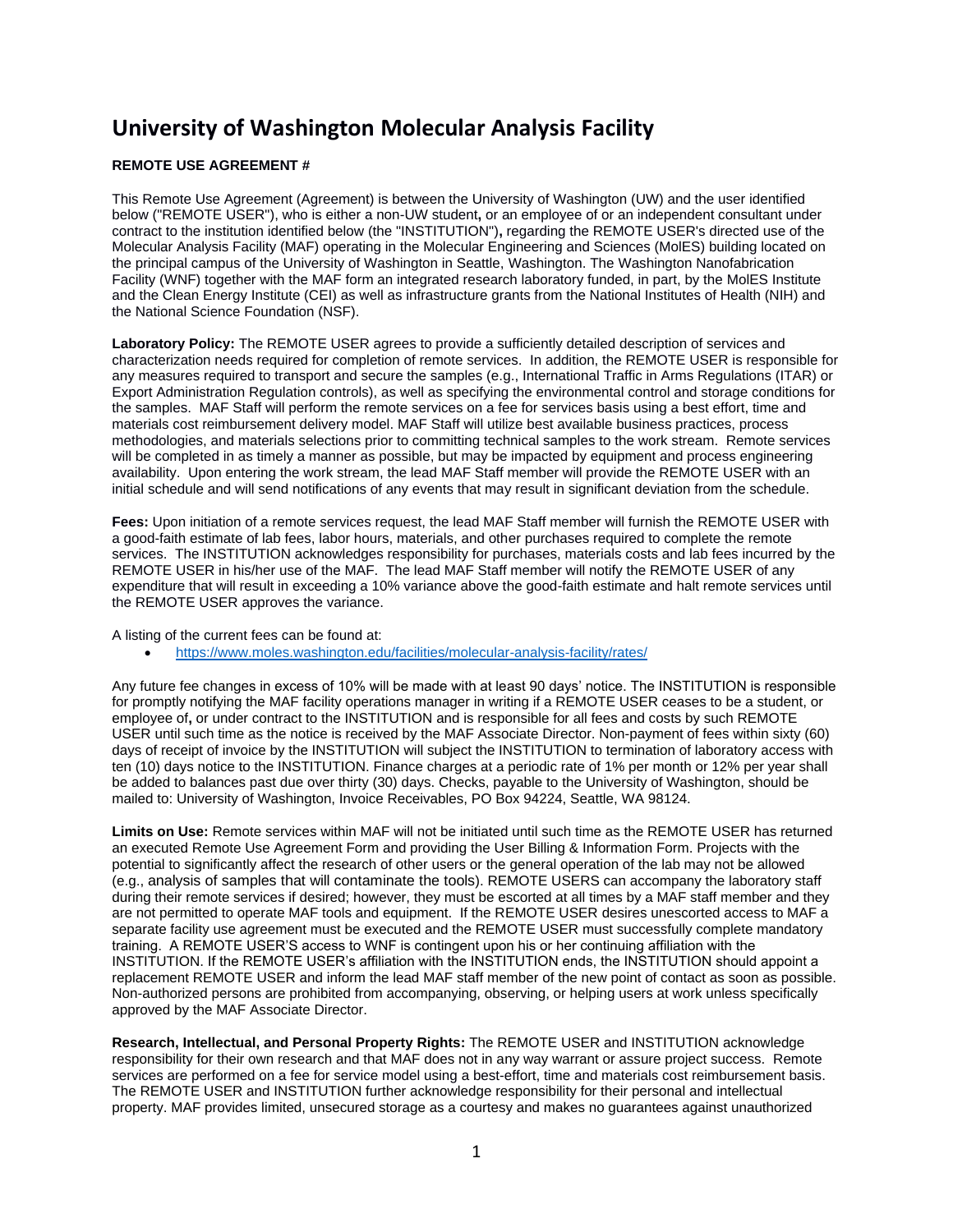access by non-INSTITUTION individuals. The REMOTE USER must work with MAF Staff to make appropriate arrangements for storing ITAR Controlled materials. If a REMOTE USER ceases to be a student or employee of**,** or under contract to**,** the INSTITUTION, or if the relationship between the INSTITUTION and MAF is terminated, the INSTITUTION is then responsible for removing any personal property within sixty (60) days, or it may be disposed of at the discretion of MAF Staff. The INSTITUTION may arrange for the participation of UW personnel for the conduct of proprietary research. All such arrangements shall be made under separate written agreement with the UW.

**Reporting Requirements:** For any publications and presentations that include work done at MAF the following sentence is to be included in the acknowledgments section:"Part of this work was conducted at the Molecular Analysis Facility, which is supported in part by funds from the Molecular Engineering & Sciences Institute, the Clean Energy Institute, the National Science Foundation (NNCI-2025489 and NNCI-1542101)."

The Agencies that provide funding to MAF typically require periodic reports of MAF activity. An example would be the annual report for the NSF National Nanotechnology Infrastructure Network. The REMOTE USER agrees to promptly provide a project title and brief description of work accomplished during the year when requested; the report should not contain sensitive information, as it may be used in presentations to illustrate the range of research topics at MAF. REMOTE USERS that pay for services at the industrial rate are not required to disclose any confidential information regarding the samples or work done at MAF. However, providing generic information about their remote use is important for maintaining funding support for MAF from the various agencies. Since remote use of MAF is on a fee for service basis it does not create any intellectual property obligations or reporting requirements for the REMOTE USER.

**Liability:** The REMOTE USER has the option of accompanying the laboratory staff during analysis of their samples but must be escorted at all times. The INSTITUTION acknowledges responsibility and liability for the acts and negligence of its employees and agents and maintains accident and workers' compensation insurance for the REMOTE USER if he/she is observing operations at MAF. The REMOTE USER is responsible for maintaining health insurance during the period of this Agreement and the University of Washington shall not be responsible for such health insurance. The REMOTE USER and the INSTITUTION understand that MAF operations may involve exposure to potentially hazardous conditions including, but not limited to, chemical, mechanical, electrical, thermal, and radiation hazards. INSTITUTION's accident insurance coverage shall cover problems related to these hazards. The parties agree that the relationship between the parties established by this Agreement does not constitute a partnership, joint venture, agency, or contract of employment of any kind between them and that nothing herein shall be interpreted as establishing any form of exclusive relationship between the parties. The REMOTE USER and the INSTITUTION shall release, hold harmless and indemnify the University of Washington, its Regents, officers, agents, employees and students from any and all claims, damages, costs (including reasonable attorney fees) and liabilities arising out of the REMOTE USER's presence in MAF other than items that result from the gross or sole negligence of the University of Washington, its Regents, employees, officers, agents, students, or representatives under this agreement. Neither party shall have any liability of any kind to the other Party for any indirect damages, including, but not limited to, lost profits, lost revenues, or loss of use.

**Term and Termination:** Subject to its other provisions, this Agreement shall commence on the start date below and shall automatically renew annually on July 1 of each year unless previously terminated. Either UW or INSTITUTION may terminate this Agreement by giving thirty (30) days prior written notice to the other. UW may terminate the agreement by giving ten (10) days' notice in the event of (i) failure to timely pay charges as noted above; or (ii) violation of rules or operating procedures established in the "University of Washington MAF User Manual". In the event of such termination, INSTITUTION will only be liable for facility use costs incurred up to the date of termination. No use of MAF, MolES building, or Equipment shall extend beyond the termination of this Agreement without prior written approval of UW.

**Dispute Resolution:** The parties hereby consent to and accept the exclusive jurisdiction and venue of the Superior Court of King County, Seattle Division, Washington in any dispute arising under this Agreement. The rights and obligations of the parties under this Agreement shall be governed by the laws of the State of Washington. In the event an action is commenced to enforce a party's rights under this Agreement, the prevailing party in such action shall be entitled to recover its reasonable costs and attorney's fees, as determined by a court in conjunction with such legal proceedings. If any of the provisions of this Agreement shall be determined to be invalid, illegal or unenforceable by a court, such provision shall be automatically reformed and construed so as to be valid, legal and enforceable to the maximum extent permitted by applicable law while preserving its original intent, and the other provisions shall remain in full force and effect.

**Notice**: All notices required to be given shall be tendered by overnight courier or postage paid, certified mail or e-mail and delivered as follows: